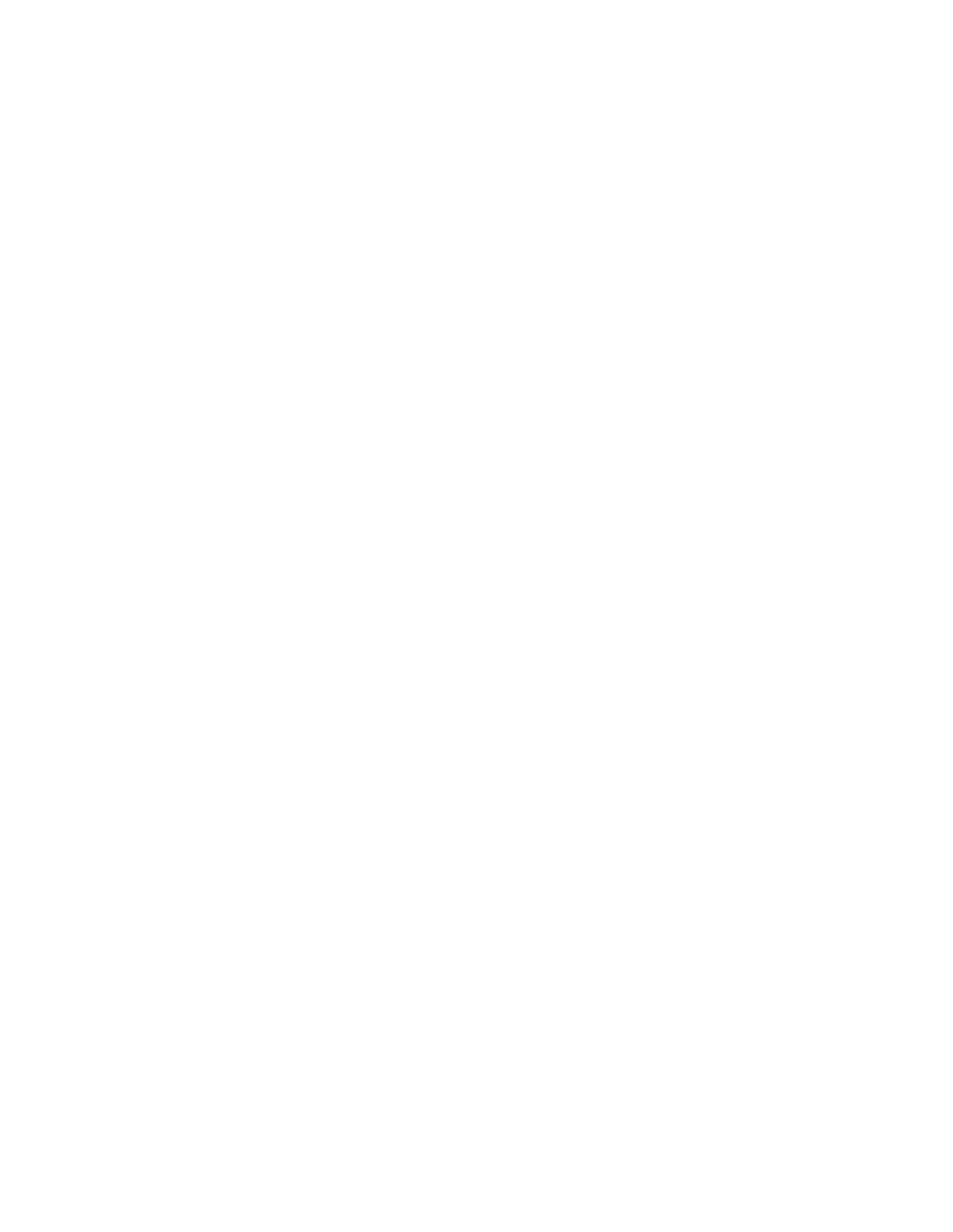**CONNECTICUT LAW JOURNAL** Page 3<br> **OFFICE OF STATE ETHICS**<br>
State Ethics advisory opinions are published herein pur-<br>
Seneral Statutes Sections 1-81 (3) and 1-92 (5) and are *CONNECTICUT LAW JOURNAL*<br> **OFFICE OF STATE ETHICS**<br> *Office of State Ethics advisory opinions are published herein pur-*<br> *Suant to General Statutes Sections 1-81 (3) and 1-92 (5) and are printed exactly as submitted to t* **SURVERT OF STATE ETHICS**<br> **Suarter of State Ethics advisory opinions are published herein pursuant to General Statutes Sections 1-81 (3) and 1-92 (5) and are<br>
printed exactly as submitted to the Commission on Official<br>
Le OFFICE OF STATE ETHICS**<br>*Pffice of State Ethics advisory opinions are published herein pursuant to General Statutes Sections 1-81 (3) and 1-92 (5) and are printed exactly as submitted to the Commission on Official Legal P* **Legal Publication COFFICE C**<br>*Diffice of State Ethics adv*<br>*suant to General Statutes*<br>*Legal Publications.* State Ethics advisory opinions are published herein pur-<br>
General Statutes Sections 1-81 (3) and 1-92 (5) and are<br>
xactly as submitted to the Commission on Official<br>
blications.<br>
Advisory Opinion No. 2019-1, April 18, 2019

| Office of State Ethics davisory opinions are published herein pur-<br>suant to General Statutes Sections 1-81 (3) and 1-92 (5) and are<br>printed exactly as submitted to the Commission on Official<br>Legal Publications.<br>Advisory Opinion No. 2019-1, April 18, 2019 |                                                                                                                                                                                                                                                                                                                                                                                                                                |
|----------------------------------------------------------------------------------------------------------------------------------------------------------------------------------------------------------------------------------------------------------------------------|--------------------------------------------------------------------------------------------------------------------------------------------------------------------------------------------------------------------------------------------------------------------------------------------------------------------------------------------------------------------------------------------------------------------------------|
| <b>Question Presented:</b>                                                                                                                                                                                                                                                 | The petitioner asks whether the steps she has taken,<br>in her capacity as Commissioner of the Department<br>of Energy and Environmental Protection, to avoid<br>conflicts of interest involving her husband, who is<br>employed as the Vice President of Commercial,<br>Industrial, and Institutional Programs for the Con-<br>necticut Green Bank, are sufficient to comply with<br>the Code of Ethics for Public Officials. |
| <b>Brief Answer:</b>                                                                                                                                                                                                                                                       | Based on the facts presented, we approve, with one<br>caveat, the steps taken by the petitioner.                                                                                                                                                                                                                                                                                                                               |
| At its February 28, 2019 special meeting, the Citizen's Ethics Advisory Board<br>(Board) granted the petition for an advisory opinion submitted by Katie S. Dykes,<br>Commissioner of the Department of Energy and Environmental Protection. The                           |                                                                                                                                                                                                                                                                                                                                                                                                                                |

muustriar, and institutional Frograms for the Connecticut Green Bank, are sufficient to comply with<br>the Code of Ethics for Public Officials.<br>Brief Answer:<br>Based on the facts presented, we approve, with one<br>caveat, the step Frief Answer:<br> **Example 18 and Section Commissioner of Ethics for Public Officials.**<br> **Example 18 and Section 19 and Section 19 and Section** 19 and the steps taken by the petitioner.<br>
At its February 28, 2019 special meeti Brief Answer:<br>
Based on the facts presented, we approve, with one<br>
caveat, the steps taken by the petitioner.<br>
At its February 28, 2019 special meeting, the Citizen's Ethics Advisory Board<br>
(Board) granted the petition fo **Brief Answer:**<br> **Based on the facts presented, we a**<br> **Caveat, the steps taken by the peti**<br>
At its February 28, 2019 special meeting, the Citizen's Ethic<br>
(Board) granted the petition for an advisory opinion submitted b<br> At its February 28, 2019 special meeting, the Crizen's Euncs Advisory Board<br>oard) granted the petition for an advisory opinion submitted by Katie S. Dykes,<br>mmissioner of the Department of Energy and Environmental Protecti (Board) granted the petition for an advisory opinion submitted by Katie S. Dykes,<br>Commissioner of the Department of Energy and Environmental Protection. The<br>Board now issues this advisory opinion in accordance with Genera

orthomores in a divisory opinion in accordance with General Statutes § 1-81<br>
(3) of the Code of Ethics for Public Officials (Code).<sup>1</sup><br> **Background**<br>
The following facts, set forth in the petition for advisory opinion, are (a) (3) of the Code of Ethics for Public Officials (Code).<sup>1</sup><br>**Background**<br>The following facts, set forth in the petition for advisory opinion, are relevant to<br>this opinion:<br>The petitioner was nominated by Governor Lamont **Subsequential State of the Connection Confirmation**<br>The petitioner was nominated by Governor Lamont in December 2018 to se<br>Commissioner of the Department of Energy and Environmental Protection (D<br>subject to confirmation b

The following facts, set forth in the petition for advisory opinion, are relevant to<br>s opinion:<br>The petitioner was nominated by Governor Lamont in December 2018 to serve as<br>pmmissioner of the Department of Energy and Envir The following facts, set forth in the petition for advisory opinion, are felevant to<br>this opinion:<br>The petitioner was nominated by Governor Lamont in December 2018 to serve as<br>Commissioner of the Department of Energy and E The petitioner was nominated by Governor Lamont in December 2018 to serve as<br>Commissioner of the Department of Energy and Environmental Protection (DEEP),<br>subject to confirmation by the Connecticut General Assembly in 2019 The petitioner was nominated by Governor Lamont in December 2018 to serve as<br>Commissioner of the Department of Energy and Environmental Protection (DEEP),<br>subject to confirmation by the Connecticut General Assembly in 2019 Commissioner of the Department of Energy and Environmental Protection (DEEP), subject to confirmation by the Connecticut General Assembly in 2019.<br>
Her husband, Michael "Mackey" Dykes, is employed by the Connecticut Green subject to confirmation by the Connecticut General Assembly in 2019.<br>
Her husband, Michael "Mackey" Dykes, is employed by the Connecticut Green<br>
Bank (CGB), a quasi-public agency established under General Statutes § 16-245 Her husband, Michael "Mackey" Dykes, is employed by the Connecticut Green<br>Bank (CGB), a quasi-public agency established under General Statutes § 16-245n<br>"for the purpose of developing programs to finance and otherwise supp Fract Mackey Dykes, is employed by the connection ofcen<br>Bank (CGB), a quasi-public agency established under General Statutes § 16-245n<br>
"for the purpose of developing programs to finance and otherwise support clean<br>
energy Bank (CGB), a quasi-public agency established under General statutes § 10-2451.<br>
"for the purpose of developing programs to finance and otherwise support clean<br>
energy . . . investment in residential, municipal, small busi For the purpose of developing programs to mance and otherwise support clean<br>energy . . . investment in residential, municipal, small business, and larger com-<br>mercial projects in the state." Specifically, he "serves as Vic program.'' I, Industrial, and Institutional Programs . . . . for the CGB," where he is<br>sponsible for programs that "extend to businesses, schools, hospitals, houses of<br>orship, and other non-profits," and "is tasked with designing, im

books, and other hon-pronts, and is tasked will designing, implementing, and<br>ting new and existing clean energy financing programs for this sector, includ-<br>existencial Commercial Property Assessed Clean Energy (C-PACE)<br>n." Figure 2013 and DEEP engage in a variety of ways. For instance:<br>
CGB and DEEP engage in a variety of ways. For instance:<br>
The DEEP Commissioner "is a statutorily designated member of the CGB<br>
Board of Directors," which (am e statewide Commercial Property Assessed Clean Energy (C-PACE)<br>n."<br>CGB and DEEP engage in a variety of ways. For instance:<br>The DEEP Commissioner "is a statutorily designated member of the CGB<br>Board of Directors," which (am CGB and DEEP engage in a variety of v<br>The DEEP Commissioner "is a statutori<br>Board of Directors," which (among oth<br>annual Comprehensive Plan and budget;<br>grams and products . . . for all of the (<br>performance of CGB's office • The DEEP Commissioner "is a statutorily designated member of the CGB Board of Directors," which (among other things) "approves the CGB's annual Comprehensive Plan and budget; approves the CGB's financial programs and pr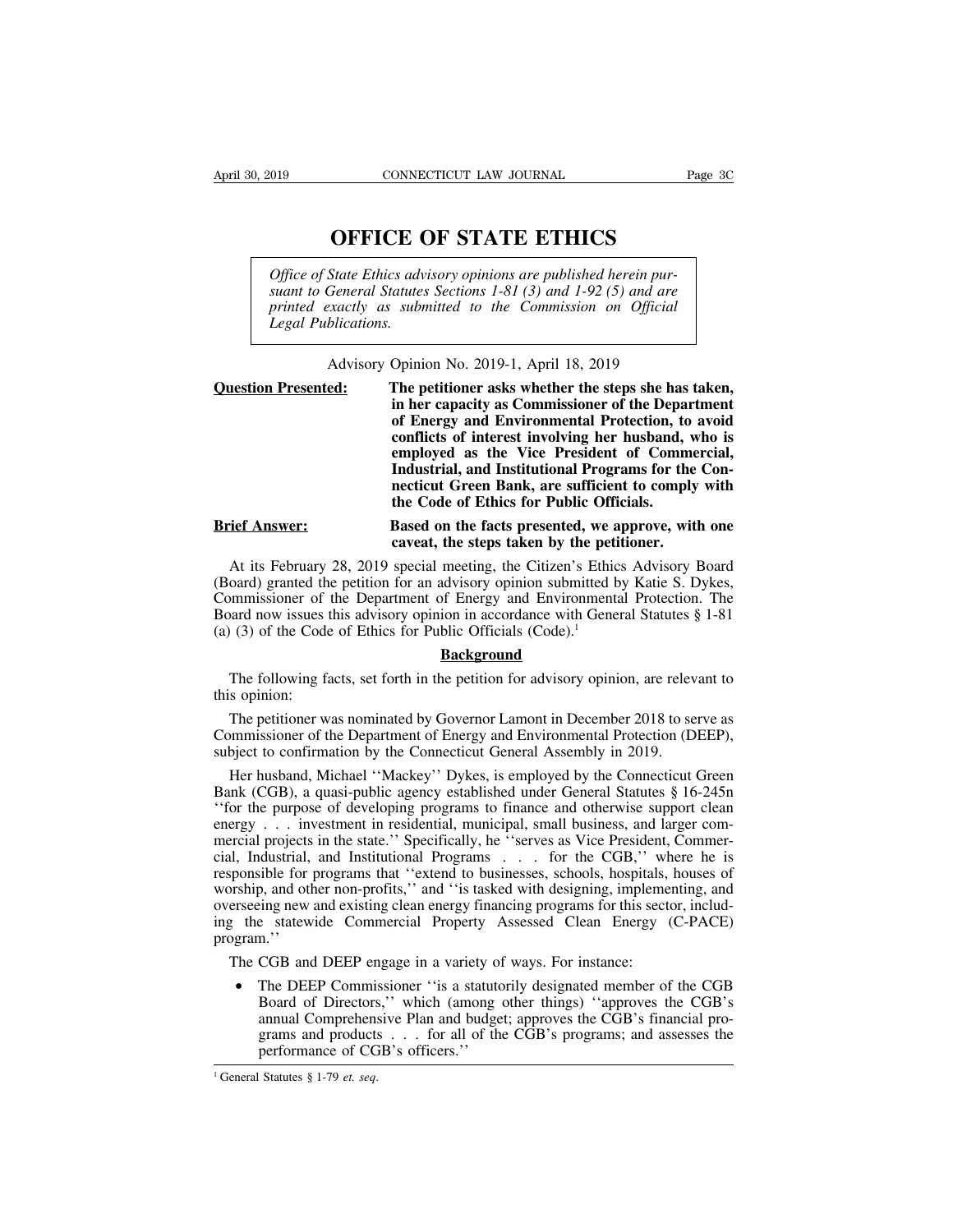- $\frac{4C}{4C}$  CONNECTICUT LAW JOURNAL April 30, 2019<br>• "The CGB is required to issue an annual report to the Governor's Office and DEEP," which "report must include a description of the programs and activities undertaken d cONNECTICUT LAW JOURNAL April 30, 2019<br>
"The CGB is required to issue an annual report to the Governor's Office<br>
and DEEP," which "report must include a description of the programs and<br>
activities undertaken during the rep
- 4C CONNECTICUT LAW JOURNAL April 30, 2019<br>
 "The CGB is required to issue an annual report to the Governor's Office<br>
and DEEP," which "report must include a description of the programs and<br>
activities undertaken during "The CGB is required to issue an annual report to the Governor's Office<br>and DEEP," which "report must include a description of the programs and<br>activities undertaken during the reporting period . . . ."<br>"The CGB is working "The CGB is required to issue an annual report to the Governor's Office and DEEP," which "report must include a description of the programs and activities undertaken during the reporting period . . . ."<br>"The CGB is working "The CGB is required to issue an annual report to the Governor's Office<br>and DEEP," which "report must include a description of the programs and<br>activities undertaken during the reporting period . . . ."<br>"The CGB is workin including DEEP, which "report must include a description of the programs and<br>activities undertaken during the reporting period . . . ."<br>• "The CGB is working with DEEP and other state agencies to finance solar<br>PV systems t The CGB is working with DEEP and other state agencies to finance solar<br>PV systems through power purchase agreements (PPAs) at their facilities.<br>The CGB will provide private financing for these solar PV systems and will<br>be
- PV systems through power purchase agreements (PPAs) at their facilities.<br>The CGB will provide private financing for these solar PV systems and will<br>be a contractual counter-party with each state agency hosting a system,<br>in The CGB will provide private financing for these solar PV systems and will<br>be a contractual counter-party with each state agency hosting a system,<br>including DEEP."<br>"DEEP is a member of the Energy Conservation Management Bo be a contractual counter-party with each state agency hosting a system,<br>including DEEP.''<br>
"DEEP is a member of the Energy Conservation Management Board or as<br>
it is commonly called, the Energy Efficiency Board (EE Board), including DEEP."<br>
"DEEP is a member of the Energy Conservation Management Board or as<br>
it is commonly called, the Energy Efficiency Board (EE Board), which<br>
approves the Conservation and Load Management Plan  $\ldots$  before "DEEP is a mem<br>it is commonly comproves the Con<br>mitting it to the C<br>rejection." Once<br>implementing the<br>the plan."<br>n those engagement It is commonly called, the Energy Efficiency Board (EE Board), which approves the Conservation and Load Management Plan  $\ldots$  before transmitting it to the Commissioner of DEEP for final approval, modification or rejectio approves the Conservation and Load Management Plan . . . before transmitting it to the Commissioner of DEEP for final approval, modification or rejection." Once it is approved, "the EE Board shall assist the utilities in i

mitting it to the Commissioner of DEEP for final approval, modification or<br>rejection." Once it is approved, "the EE Board shall assist the utilities in<br>implementing the plan and collaborate with the CGB to further the goal rejection." Once it is approved, "the EE Board shall assist the utilities in<br>implementing the plan and collaborate with the CGB to further the goals of<br>the plan."<br>Given those engagements, the petitioner has taken steps to Implementing the plan and collaborate with the CGB to turther the goals of<br>the plan."<br>Given those engagements, the petitioner has taken steps to avoid conflicts involv-<br>ing her husband. That is, she has "delegated to Mary the plan.''<br>Given those engagements, the petitioner has taken steps to avoid conflicts involv-<br>ing her husband. That is, she has "delegated to Mary Sotos, Deputy Commissioner<br>for Energy at DEEP, DEEP's *ex officio* positio Given those engagements, the petitioner has taken steps to avoid conflicts involving her husband. That is, she has "delegated to Mary Sotos, Deputy Commissioner for Energy at DEEP, DEEP's *ex officio* position on the CGB B The music engagements, the perturble has taken steps to avoid conflicts invor-<br>ing her husband. That is, she has "delegated to Mary Sotos, Deputy Commissioner<br>for Energy at DEEP, DEEP's *ex officio* position on the CGB Boa In this is, she has detegated to wary 3008, Depution for Energy at DEEP, DEEP's *ex officio* position on the CGB Board and has recused herself "from all CGB personnel matters affecting ... and all budgetary approvals affec I has recused herself "from all CGB personnel matters affecting [her] husband<br>
. and all budgetary approvals affecting the CGB's Commercial, Industrial and<br>
titutional Program." Further, she has recused herself "from invol ... and all budgetary approvals affecting the CGB's Commercial, Industrial and<br>Institutional Program.'' Further, she has recused herself "from involvement in all<br>financial transactions between the CGB and DEEP that involve

Institutional Program." Further, she has recused herself "from involvement in all<br>financial transactions between the CGB and DEEP that involve programs adminis-<br>tered by [her] husband," including "power purchase agreements tinancial transactions between the CGB and DEEP that involve programs administered by [her] husband," including "power purchase agreements with the CGB for solar PV facilities sited on DEEP-owned state properties."<br>Moreove tered by [her] husband," including "power purchase agreements with the CGB for solar PV facilities sited on DEEP-owned state properties."<br>Moreover, the petitioner's husband—who, as a CGB employee, is eligible "for merit co First, the issue of jurisdiction. ''Persons generally subject to the Code . . . are<br>SEEP action.''<br>First, the issue of jurisdiction. ''Persons generally subject to the Code . . . are<br>SEEP action.''<br>First, the issue of juri

# **Analysis**

lished at the beginning of each fiscal year by the CGB President''—"will elect to<br>earn no merit compensation'' for the "two sub-goals . . . that could have a nexus<br>to DEEP action.''<br>**Analysis**<br>First, the issue of jurisdict earn no merit compensation" for the "two sub-goals . . . that could have a nexus<br>to DEEP action."<br>**Analysis**<br>First, the issue of jurisdiction. "Persons generally subject to the Code . . . are<br>described in the Code as eithe **Analysis**<br>
First, the issue of jurisdiction. "Persons generally subject to the Code ... are<br>
described in the Code as either 'public officials' or 'State employees.' " Advisory<br>
Opinion No. 82-5, Connecticut Law Journal, **Analysis**<br>First, the issue of jurisdiction. "Persons generally subject to the Code . . . are<br>described in the Code as either 'public officials' or 'State employees.' " Advisory<br>Opinion No. 82-5, Connecticut Law Journal, **Analysis**<br>First, the issue of jurisdiction. "Persons generally subject to the Code . . . are<br>described in the Code as either 'public officials' or 'State employees.' " Advisory<br>Opinion No. 82-5, Connecticut Law Journal, V First, the issue of jurisdiction. "Persons generally subject to the Code . . . are described in the Code as either 'public officials' or 'State employees.' " Advisory Opinion No. 82-5, Connecticut Law Journal, Vol. 43, No First, the issue of jurisdiction. The Costs generally subject to the Code  $\ldots$  are described in the Code as either 'public officials' or 'State employees.' "Advisory Opinion No. 82-5, Connecticut Law Journal, Vol. 43, No described in the Code as childred public officials of State employees.<br>Opinion No. 82-5, Connecticut Law Journal, Vol. 43, No. 45, p. 7B (The Code defines "Public official" to include, among others, "any pe<br>to any office o Le Code detines "Public official" to include, among others, "any person appointed<br>any office of the . . . executive branch of state government by the Governor,<br>th or without the advice and consent of the General Assembly to any office of the  $\ldots$  executive branch of state government by the Governor, with or without the advice and consent of the General Assembly  $\ldots$ ." General Statutes § 1-79 (11). Here, the petitioner satisfies that def

with or without the advice and consent of the General Assembly  $\ldots$   $\ldots$  General Statutes § 1-79 (11). Here, the petitioner satisfies that definition—given that she was appointed by the Governor to serve as the Commissi Statutes § 1-79 (11). Here, the petitioner satisfies that definition—given that she<br>was appointed by the Governor to serve as the Commissioner of DEEP, an executive-<br>branch state agency—meaning that she is subject to the C was appointed by the Governor to serve as the Commissioner of DEEP, an executive-<br>branch state agency—meaning that she is subject to the Code.<br>Indeed, the petitioner was subject to the Code in her prior state position as C branch state agency—meaning that she is subject to the Code.<br>
Indeed, the petitioner was subject to the Code in her prior state position as Chair<br>
of the Public Utilities Regulatory Authority (PURA), and she was, in fact, Indeed, the petitioner was subject to the Code in her prior state position as Chair<br>of the Public Utilities Regulatory Authority (PURA), and she was, in fact, the<br>subject of a prior advisory opinion, namely, Advisory Opini indect, the petholic Was stugget to the code in her prior state position as chanced the Public Utilities Regulatory Authority (PURA), and she was, in fact, the subject of a prior advisory opinion, namely, Advisory Opinion Subject of a prior advisory pointion, namely, Advisory Opinion 1<br>2017-1), Connecticut Law Journal, Vol. 78, No. 31 (January 31, 2<br>addressed whether, and under what circumstances, the petitioner<br>take official action as PURA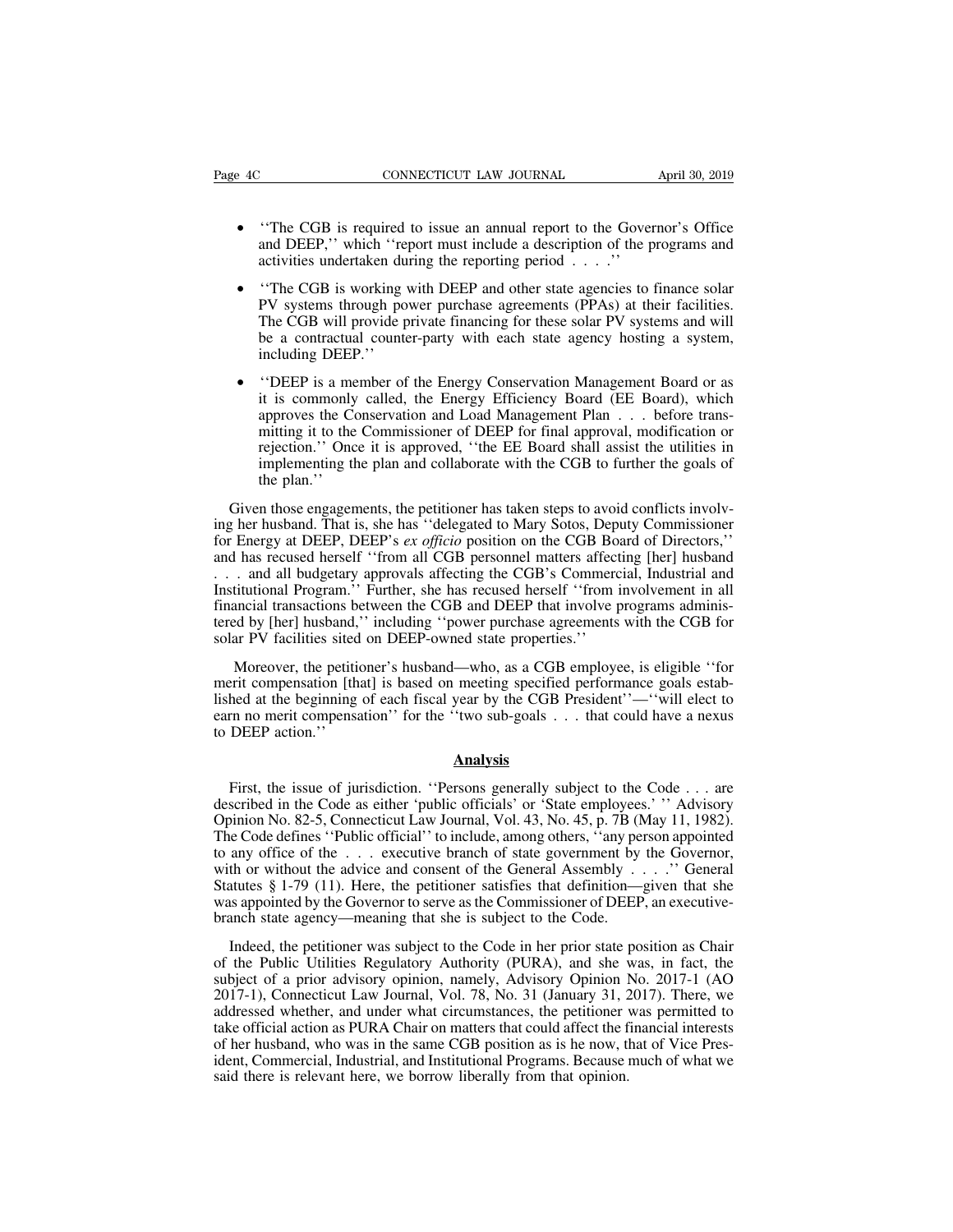<sup>ril 30, 2019</sup> CONNECTICUT LAW JOURNAL Page 5C<br>
"The applicable Code sections regarding a state employee's [or public official's]<br>
nflict in the discharge of his duties or employment are [General Statutes] §§ 1-<br>
and 1-86 conflict in the discharge of his duties or employee's (or public official's)<br>
conflict in the discharge of his duties or employment are [General Statutes] §§ 1-<br>
85 and 1-86 (a).'' Advisory Opinion No. 93-11, Connecticut L 85 April 30, 2019 CONNECTICUT LAW JOURNAL Page 5C<br>
"The applicable Code sections regarding a state employee's [or public official's]<br>
conflict in the discharge of his duties or employment are [General Statutes] §§ 1-<br>
85 a April 30, 2019 CONNECTICUT LAW JOURNAL Page 5C<br>
"The applicable Code sections regarding a state employee's [or public official's]<br>
conflict in the discharge of his duties or employment are [General Statutes] §§ 1-<br>
85 and The applicable Code sections regarding a state employee's [or public official's]<br>conflict in the discharge of his duties or employment are [General Statutes] §§ 1-<br>85 and 1-86 (a).'' Advisory Opinion No. 93-11, Connecticut "The applicable<br>conflict in the dise<br>85 and 1-86 (a)."<br>No. 48, p. 5C (Ju<br>conflicts of intere<br>each in turn.<br>Section 1-85 pr "The applicable Code sections regarding a state employee's [or public official's]<br>
nflict in the discharge of his duties or employment are [General Statutes] §§ 1-<br>
and 1-86 (a)." Advisory Opinion No. 93-11, Connecticut La <sup>2</sup> 1-00 (a). Advisory Opinion No. 25-11, Connectical Eaw Journal, Vol. 3-7, 8, p. 5C (June 1, 1993). The former defines and proscribes "substantial" cts of interests; the latter, "potential" conflicts of interests. We'll

conflict''

child, or a business with which he is associated will address<br>in turn.<br>ition 1-85 provides, in relevant part, that a public official has a "substantial<br>ct".<br>if he has reason to believe or expect that he, his spouse, a dep monetary gain or suffer a direct monetary loss, as the case may be, by reason to believe or expect that he, his spouse, a dependent child, or a business with which he is associated will derive a direct monetary gain or su is the 1-85 provides, in relevant part, that a public official has a "substantial<br>et"<br>if he has reason to believe or expect that he, his spouse, a dependent<br>child, or a business with which he is associated will derive a d Section 1-85 provides, in relevant part, that a public official has a "substantial inflict"<br>
if he has reason to believe or expect that he, his spouse, a dependent<br>
child, or a business with which he is associated will de if he has reason to believe or expect that he, his spouse, a dependent<br>child, or a business with which he is associated will derive a direct<br>monetary gain or suffer a direct monetary loss, as the case may be, by<br>reason of

contract, agreement, or other specific information available to the induction and substantial conflict may not take official action on the matter.<sup>2</sup><br>Breaking § 1-85's language down, the Code's interpretive regulations ex monetary gain or suffer a direct monetary loss, as the case may be, by<br>reason of his official activity.... A public official ... who has a<br>substantial conflict may not take official action on the matter.<sup>2</sup><br>Breaking § 1-8 reason of his official activity. . . . A public official . . . who has a substantial conflict may not take official action on the matter.<sup>2</sup><br>Breaking § 1-85's language down, the Code's interpretive regulations explain<br>tha substantial conflict may not take official action on the matter.<sup>2</sup><br>Breaking § 1-85's language down, the Code's interpretive regulations explain<br>that an individual has reason to so "believe or expect," "when there is a wri Breaking § 1-85's language down, the Code's interpretive regulations explain<br>that an individual has reason to so "believe or expect," "when there is a written<br>contract, agreement, or other specific information available t is that an individual has reason to so "believe or expect," "when there is a written contract, agreement, or other specific information available to the individual which would clearly indicate to a reasonable person that that an individual has reason to so believe of expect, when there is a written<br>contract, agreement, or other specific information available to the individual which<br>would clearly indicate to a reasonable person that such a contract, agreement, or other specific information avariable to the intrividual winch<br>would clearly indicate to a reasonable person that such a *direct* benefit or detriment<br>would accrue or when the language of the . . . would accrue or when the language of the . . . matter in question would so indicate." (Emphasis added.) Regs., Conn. State Agencies § 1-81-28 (c). Further, the term "direct" has been defined, by way of declaratory ruling, would accide of when the faiguage of the<br>cate." (Emphasis added.) Regs., Conn. S<br>term "direct" has been defined, by way (<br>immediate, or without intervening conditi<br>tory Ruling 92-C. An example of such a<br>state employee requ m "direct" has been defined, by way of declaratory ruling, to mean "absolute,<br>mediate, or without intervening conditions." State Ethics Commission Declara-<br>y Ruling 92-C. An example of such a "direct" financial impact woul immediate, or without intervening conditions." State Ethics Commission Declara-<br>tory Ruling 92-C. An example of such a "direct" financial impact would be "a<br>state employee required, in the course of his or her official dut

tory Ruling 92-C. An example of such a "direct" financial impact would be "a state employee required, in the course of his or her official duties, to determine whether a consulting contract should be awarded to his or her state employee required, in the course of his or her official duties, to determine<br>whether a consulting contract should be awarded to his or her spouse . . . .'' Regs.,<br>Conn. State Agencies § 1-81-28 (a).<br>Here, then, to ha whether a consulting contract should be awarded to his or her spouse  $\ldots$ .'' Regs.,<br>Conn. State Agencies § 1-81-28 (a).<br>Here, then, to have a "substantial" conflict, the petitioner would have to have<br>"reason to believe o Conn. State Agencies § 1-81-28 (a).<br>
Here, then, to have a "substantial" conflict, the petitioner would have to have<br>
"reason to believe or expect" that, "by reason of [her] official activity" as DEEP<br>
Commissioner, there Here, then, to have a "substantial" conflict, the petitioner would have to have "reason to believe or expect" that, "by reason of [her] official activity" as DEEP Commissioner, there would be a direct, immediate monetary The conflict and be barrel information and the periodic would have to have<br>
"reason to believe or expect" that, "by reason of [her] official activity" as DEEP<br>
Commissioner, there would be a direct, immediate monetary impa by murnissioner, there would be a direct, immediate monetary impact on herself, her sband, a dependent child, or a "business with which [s]he is associated." And at would depend on whether there is a written contract, agre husband, a dependent child, or a "business with which [s]he is associated." And<br>that would depend on whether there is a written contract, agreement, or other specific<br>information available to her that would clearly indicat

that would depend on whether there is a written contract, agreement, or other specific information available to her that would clearly indicate to a reasonable person that there would be such a financial impact. If so, th information available to her that would clearly indicate to a reasonable person that<br>there would be such a financial impact. If so, the petitioner would have a "substan-<br>tial" conflict and be barred by § 1-85 from taking there would be such a financial impact. If so, the petitioner would have a "substantial" conflict and be barred by § 1-85 from taking official action on the matter.<br>There are no facts before us to suggest that the petition tial'' conflict and be barred by § 1-85 from taking official action on the matter.<br>
There are no facts before us to suggest that the petitioner herself or a "dependent<br>
child" will be impacted monetarily by virtue of her There are no facts before us to suggest that the petitioner herself or a "dependent child" will be impacted monetarily by virtue of her official action at DEEP. Further, we've already concluded, in AO 2017-1, that the CGB Finct are no racts octore us to suggest that the petritoner hersen or a dependent<br>child'' will be impacted monetarily by virtue of her official action at DEEP. Further,<br>we've already concluded, in AO 2017-1, that the CGB child" will be impacted monetarily by virtue of her official action at DEEP. Further, we've already concluded, in AO 2017-1, that the CGB—a "Quasi-public agency," as defined in General Statutes § 1-79 (12)—"cannot be a 'b defined in General Statutes § 1-79 (12)—"cannot be a 'business with which [the titioner] is associated.' "Connecticut Law Journal, Vol. 78, No. 31, supra, p. <br>
.'. And because the CGB is not an "associated" business, the petitioner] is associated.' "Connecticut Law Journal, Vol. 78, No. 31, supra, p.<br>5C. And because the CGB is not an "associated" business, the petitioner may take<br>official action that would directly impact its monetary inte 5C. And because the CGB is not an "associated" business, the petitioner may take<br>official action that would directly impact its monetary interests, without violating<br>§ 1-85, with one exception: if she has "reason to belie

§ 1-85, with one exception: if she has "reason to believe or expect" that, by virtue of such action, there would also be a direct monetary impact on her husband.<br>Moving on to § 1-86 (a), "[e]ven if a particular situation Moving on to § 1-86 (a), "[e]ven if a particular situation does not pose a substantial<br>nflict of interest . . . it may still pose a potential conflict of interest . . . ."<br>dvisory Opinion No. 94-5, Connecticut Law Journal Moving on to  $g$  1-86 (a), "[e]ven it a particular situation does not pose a substantial<br>conflict of interest . . . it may still pose a potential conflict of interest . . . ."<br>Advisory Opinion No. 94-5, Connecticut Law Jo

conflict of interest . . . it may still pose a potential conflict of interest . . . ."<br>Advisory Opinion No. 94-5, Connecticut Law Journal, Vol. 55, No. 41, p. 3D-4D<br>(April 12, 1994). Section 1-86 (a) provides, in relevant (April 12, 1994). Section 1-86 (a) provides, in relevant part, as follows:<br>
<sup>2</sup> There is an exception in § 1-85 to the general rule: An individual does not have a substantial conflict<br>
"if any benefit or detriment accrues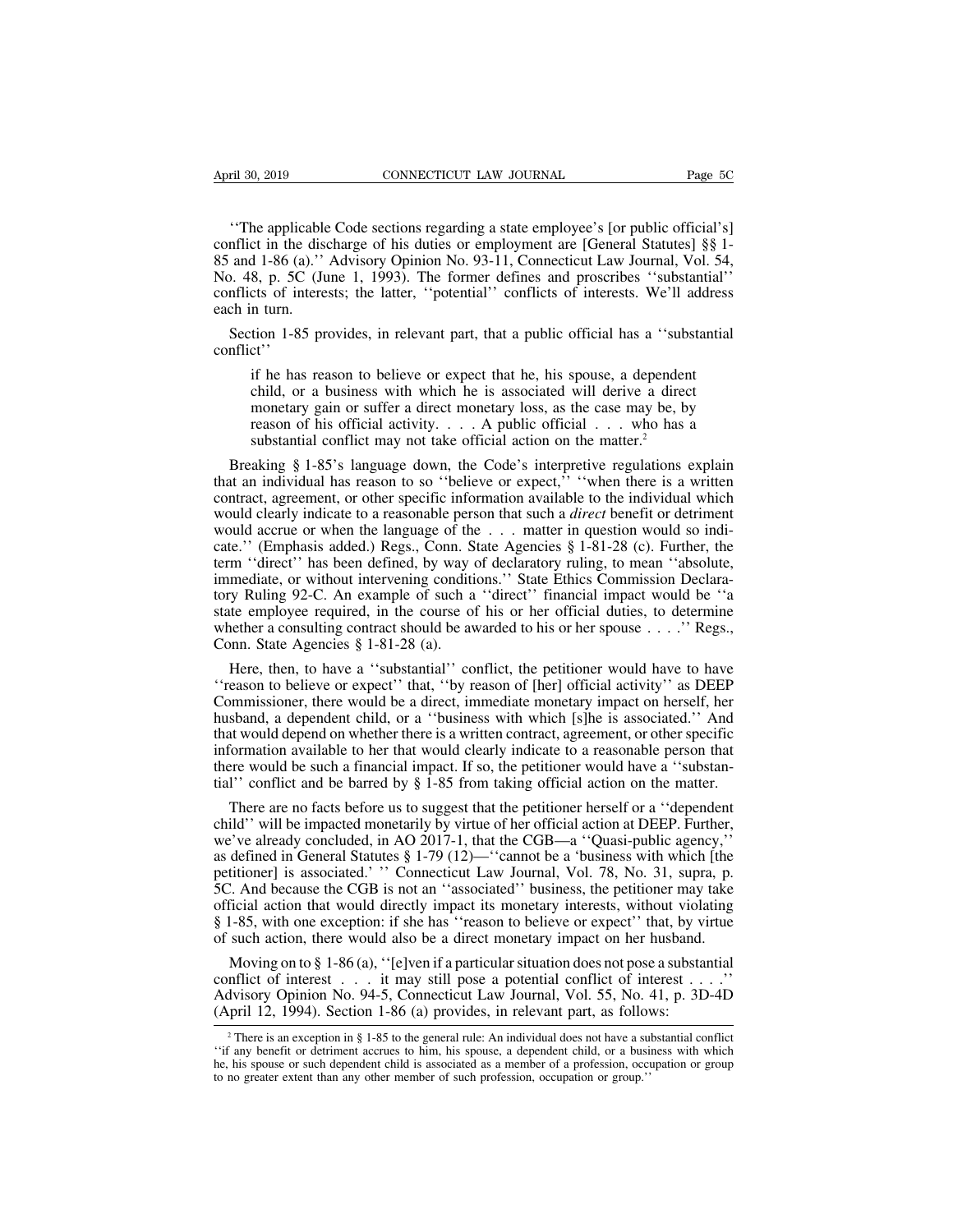CONNECTICUT LAW JOURNAL April 30, 2019<br>Any public official . . . who, in the discharge of such official's . . .<br>official duties, would be required to take an action that would affect a<br>financial interest of such official . CONNECTICUT LAW JOURNAL April 30, 2019<br>
Any public official . . . who, in the discharge of such official's . . .<br>
official duties, would be required to take an action that would affect a<br>
financial interest of such officia financial interest of such official . . . such official's . . . spouse, par-ENTERT CONNECTICUT LAW JOURNAL April 30, 2019<br>
Any public official . . . who, in the discharge of such official's . . .<br>
official duties, would be required to take an action that would affect a<br>
financial interest of such Any public official  $\dots$  who, in the discharge of such official's  $\dots$  official duties, would be required to take an action that would affect a financial interest of such official  $\dots$  such official's  $\dots$  spouse, parent, Any public official  $\dots$  who, in the discharge of such official's  $\dots$  official duties, would be required to take an action that would affect a financial interest of such official  $\dots$  such official's  $\dots$  spouse, parent, Any public official  $\dots$  who, in the discharge of such official's  $\dots$  official duties, would be required to take an action that would affect a financial interest of such official  $\dots$  such official's  $\dots$  spouse, parent, Any puone official  $\ldots$  who, in the userange of such official  $s \ldots$  official duties, would be required to take an action that would affect a financial interest of such official  $\ldots$  such official's  $\ldots$  spouse, parent official interest of<br>tinancial interest of<br>ent, brother, sister,<br>which such official<br>an interest that is n<br>general public or an<br>of official duties as<br>interest.... ent, brother, sister, child or the spouse of a child or a business with<br>which such official ... other than an interest of a de minimis nature,<br>an interest that is not distinct from that of a substantial segment of the<br>gen which such official . . . other than an interest of a de minimis nature,<br>an interest that is not distinct from that of a substantial segment of the<br>general public or an interest in substantial conflict with the performanc

an interest that is not distinct from that of a substantial segment of the general public or an interest in substantial conflict with the performance of official duties as defined in section 1-85 has a potential conflict general public or an interest in substantial conflict with the performance<br>of official duties as defined in section 1-85 has a potential conflict of<br>interest....<br>Unpacking that language, no "potential" conflict exists if t of official duties as defined in section 1-85 has a potential conflict of<br>interest....<br>Unpacking that language, no "potential" conflict exists if the financial impact<br>is de minimis (i.e., less than \$100 per person per yea interest. . . . .<br>Unpacking that language, no "potential" conflict exists if the financial impact<br>is de minimis (i.e., less than \$100 per person per year) or is indistinct from that of<br>a substantial segment of the general Unpacking that language, no "potential" conflict exists if the financial impact<br>is de minimis (i.e., less than \$100 per person per year) or is indistinct from that of<br>a substantial segment of the general public (e.g., all Unpacking that language, no "potential" conflict exists if the financial impact<br>is de minimis (i.e., less than \$100 per person per year) or is indistinct from that of<br>a substantial segment of the general public (e.g., all substantial segment of the general public (e.g., all taxpayers or homeowners).<br>ggs. Conn. State Agencies § 1-81-30 (a) and (b). Further, "[u]nlike a substantial<br>nflict, there is no requirement that the financial impact be Regs. Conn. State Agencies § 1-81-30 (a) and (b). Further, "[u]nlike a substantial conflict, there is no requirement that the financial impact be direct . . . . However, there still must be a reasonable expectation on the

conflict, there is no requirement that the financial impact be direct . . . . However, there still must be a reasonable expectation on the part of the individual that there will be some financial impact based on h[er] act there still must be a reasonable expectation on the part of the individual that there will be some financial impact based on h[er] actions." Advisory Opinion No. 93-11, Connecticut Law Journal, Vol. 54, No. 48, supra, p. 5 will be some financial impact based on h[er] actions." Advisory Opinion No. 93-<br>11, Connecticut Law Journal, Vol. 54, No. 48, supra, p. 5C-6C.<br>For example, in Advisory Opinion No. 99-18, the State Ethics Commission was<br>ask 11, Connecticut Law Journal, Vol. 54, No. 48, supra, p. 5C-6C.<br>
For example, in Advisory Opinion No. 99-18, the State Ethics Commission was<br>
asked whether the Secretary of the Office of Policy and Management (OPM) could<br>
r For example, in Advisory Opinion No. 99-18, the State Ethics Commission was asked whether the Secretary of the Office of Policy and Management (OPM) could rule on a property-revaluation waiver to be submitted by the city o To example, in Advisory Opinion No. 99-16, the state Ethics Commission was asked whether the Secretary of the Office of Policy and Management (OPM) could rule on a property-revaluation waiver to be submitted by the city of asked whelf the secretary of the Office of Folicy and Management (OFM) collid<br>
rule on a property-revaluation waiver to be submitted by the city of Waterbury,<br>
where he was a homeowner. Connecticut Law Journal, Vol. 61, No and a property-tevaluation waver to be subfinited by the city of waterbury,<br>where he was a homeowner. Connecticut Law Journal, Vol. 61, No. 5 (August 3,<br>1999). Absent a waiver, the city would lose almost \$10 million in sta where he was a holitowner. Connecticut Eaw Journal, Vol. 01, No. 9 (August 9, 1999). Absent a waiver, the city would lose almost \$10 million in state aid, which (in the Commission's words) "almost certainly" would trigger 1999). Easent a warver, the erry would lose almost 910 minion in state and, which<br>(in the Commission's words) "almost certainly" would trigger an increase in the<br>city's mill rate, followed by an increase in property taxes city's mill rate, followed by an increase in property taxes to the city, followed by<br>an estimated \$300 annual increase in the Secretary's property tax. Id., p. 11E.<br>
"Clearly," said the Commission, "the Secretary of OPM w estimated \$300 annual increase in the Secretary's property tax. Id., p. 11E.<br>Clearly," said the Commission, "the Secretary of OPM will be required to take<br>action which would affect his financial interest," and "the intere "Clearly," said the Commission, "the Secretary of OPM will be required to take<br>an action which would affect his financial interest," and "the interest is neither de<br>minimis . . . . nor is it shared by a 'substantial segme

an action which would affect his financial interest," and "the interest is neither de<br>minimis . . . . nor is it shared by a 'substantial segment' of the general public<br>...." Id., p. 12E. The Commission concluded, therefor minimis . . . nor is it shared by a 'substantial segment' of the general public . . . . . " Id., p. 12E. The Commission concluded, therefore, that the OPM Secretary had a potential conflict under § 1-86 (a). Id. Applying ...." Id., p. 12E. The Commission concluded, therefore, that the OPM Secretary<br>had a potential conflict under § 1-86 (a). Id.<br>Applying § 1-86 (a) here, the sole focus, once again, is on the petitioner's husband,<br>and the r had a potential conflict under § 1-86 (a). Id.<br>
Applying § 1-86 (a) here, the sole focus, once again, is on the petitioner's husband,<br>
and the reason for it is this: The CGB (as noted earlier) is not an "associated"<br>
busi Applying § 1-86 (a) here, the sole focus, once again, is on the petitioner's husband, and the reason for it is this: The CGB (as noted earlier) is not an "associated" business, and there are no facts before us to suggest business, and there are no facts before us to suggest that either the petitioner herself<br>or any of her other family members (parent, sibling, etc.) will be affected financially<br>by virtue of her DEEP activity. As for her hu siness, and there are no facts before us to suggest that either the petitioner herself<br>any of her other family members (parent, sibling, etc.) will be affected financially<br>virtue of her DEEP activity. As for her husband, t or any of her other family members (parent, sibling, etc.) will be affected financially<br>by virtue of her DEEP activity. As for her husband, the question is whether the<br>petitioner would have a "reasonable expectation" that

by virtue of her DEEP activity. As for her husband, the question is whether the petitioner would have a "reasonable expectation" that her official action as DEEP Commissioner would "affect" his financial interests in an am petitioner would have a "reasonable expectation" that her official action as DEEP<br>Commissioner would "affect" his financial interests in an amount exceeding \$100.<br>If so, the petitioner would have a "potential" conflict und Commissioner would "affect" his financial interests in an amount exceeding \$100.<br>If so, the petitioner would have a "potential" conflict under § 1-86 (a).<br>How to proceed when faced with a "potential" conflict (as opposed If so, the petitioner would have a "potential" conflict under § 1-86 (a).<br>
How to proceed when faced with a "potential" conflict (as opposed to a "substan-<br>
tial" conflict, which always requires recusal) depends on whethe How to proceed when faced with a "potential" conflict (as opposed to a "substantial" conflict, which always requires recusal) depends on whether the individual is a "member of a state regulatory agency." That term is defin Thow to proceed when faced with a "potential "conflict (as opposed to a "substantial" conflict, which always requires recusal) depends on whether the individual is a "member of a state regulatory agency." That term is defi and connect, which aways requires recusar) depends on whether the individual is<br>a "member of a state regulatory agency." That term is defined to include "a<br>member of any *commission, board, council, authority or other simi* a member of a<br>member of a<br>is authorized<br>occupation, in<br>Regs., Conn.<br>a commission<br>state regulate<br>86 (a):<br>If such norized by law to regulate, i.e., control, administer, or oversee, any profession, ation, industry, activity, fund, endeavor or area of conduct." (Emphasis added.) Conn. State Agencies § 1-81-30 (c). DEEP is a "department, ation, industry, activity, fund, endeavor or area of conduct." (Emphasis a<br>
conn. State Agencies § 1-81-30 (c). DEEP is a "department," rathe<br>
imission, board, council, etc., meaning the petitioner is not a "member<br>
egulat